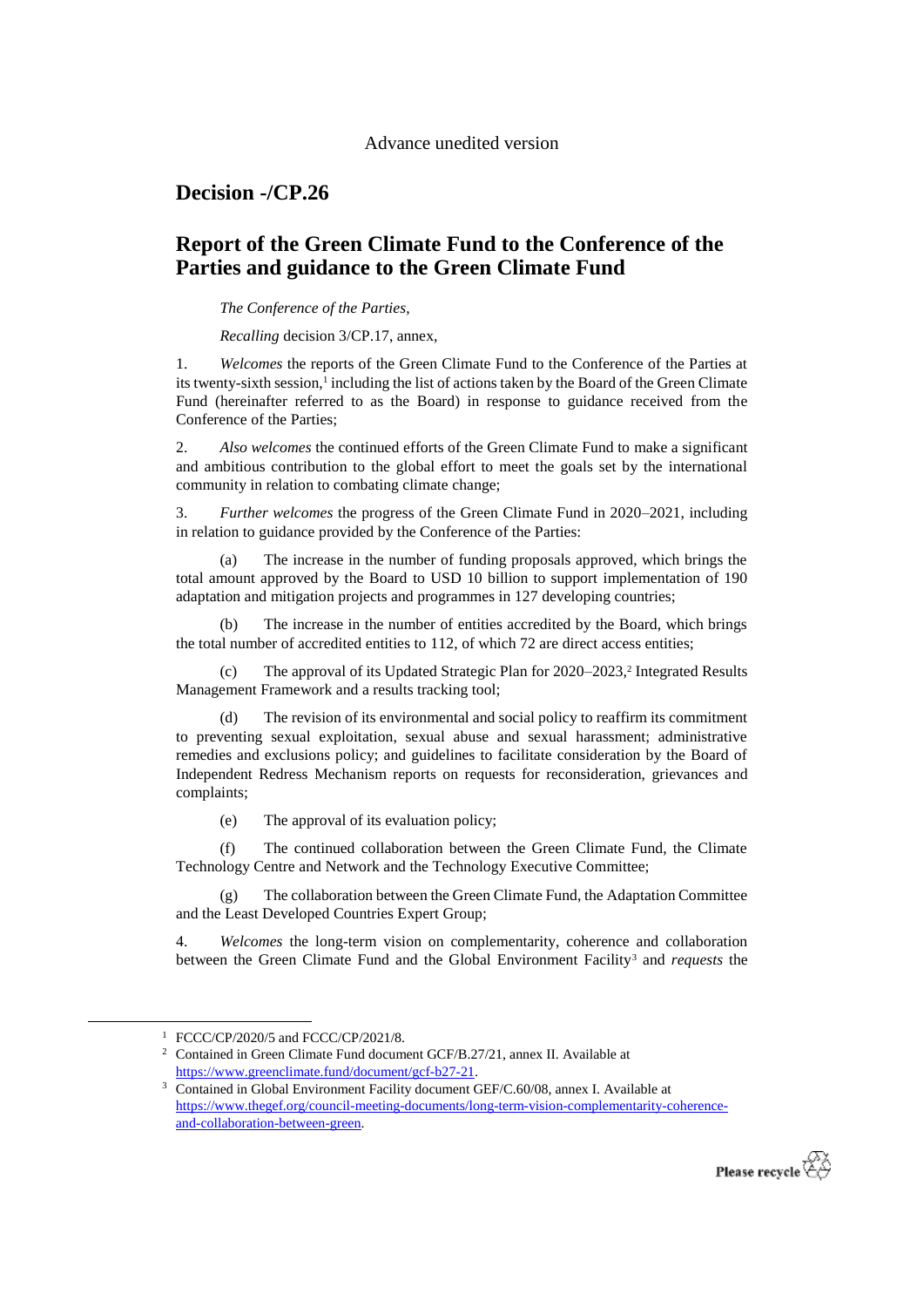Board to enhance coherence and complementarity with other climate finance delivery channels with a view to enhancing the impact and effectiveness of its work;

5. *Encourages* further collaboration and engagement between the Green Climate Fund, the Climate Technology Centre and Network and the Technology Executive Committee, through continued joint work, as well as collaboration on events, and taking into consideration elements related to gender mainstreaming and observer engagement;

6. *Reiterates* the request to the Board to continue efforts to maintain the balance in the allocation of resources between adaptation and mitigation;

7. *Encourages* the Board to further clarify the role of data and information from, inter alia, the Intergovernmental Panel on Climate Change, and traditional, local and indigenous knowledge and practices in the assessment of concept notes, project preparation funding applications and funding proposals;

8. *Also encourages* the Board to strengthen country ownership and regional management by proactively engaging national designated authorities in all aspects of the project and programme cycle;

9. *Takes note* of the exceptional circumstances of the coronavirus disease 2019 pandemic and its significant impact on the implementation of the Board's updated four-year workplan, *recognizes* the Board's efforts during that period and *encourages* the Board to continue to improve the efficiency and effectiveness of its work;

10. *Takes note* of the continued efforts of the Board to provide financial resources for activities relevant to averting, minimizing and addressing loss and damage in developing country Parties consistent with the existing investment results framework and funding windows and structures of the Green Climate Fund, including through the Project Preparation Facility and the Readiness and Preparatory Support Programme;

11. *Notes* the significant number of remaining policy gaps, including updating the accreditation framework including approving the project-specific assessment approach, updating the simplified approval process, approving the policy on programmatic approaches, completing policies related to the investment framework, and addressing matters related to the Private Sector Facility and strategy, as well as outstanding matters from the rules of procedure of the Board,<sup>4</sup> and *urges* the Board to prioritize closing the policy gaps as a matter of urgency and to explore diversifying its selection of financial instruments for addressing climate risk including parametric insurance for climatic events;

12. *Takes note* of the engagement of the President of the Conference of the Parties on the matter of granting privileges and immunities for the Green Climate Fund and its officials and *invites* the Board to continue efforts to ensure that the Fund enjoys privileges and immunities as are necessary;

13. *Urges* the Board to finalize in a timely manner its work related to the guidance and arrangements of the Conference of the Parties on financing for forests and alternative approaches as mandated by decision 7/CP.21, paragraphs 23–25;

14. *Encourages* the Board to continue the integration of gender considerations into its activities, including through its gender policy and by promoting gender balance across the structures of the Fund;

15. *Invites* the Board to consider ways of improving access to the Fund for local non-governmental and private sector organizations;

1

<sup>4</sup> Available at [https://www.greenclimate.fund/document/rules-procedure.](https://www.greenclimate.fund/document/rules-procedure)